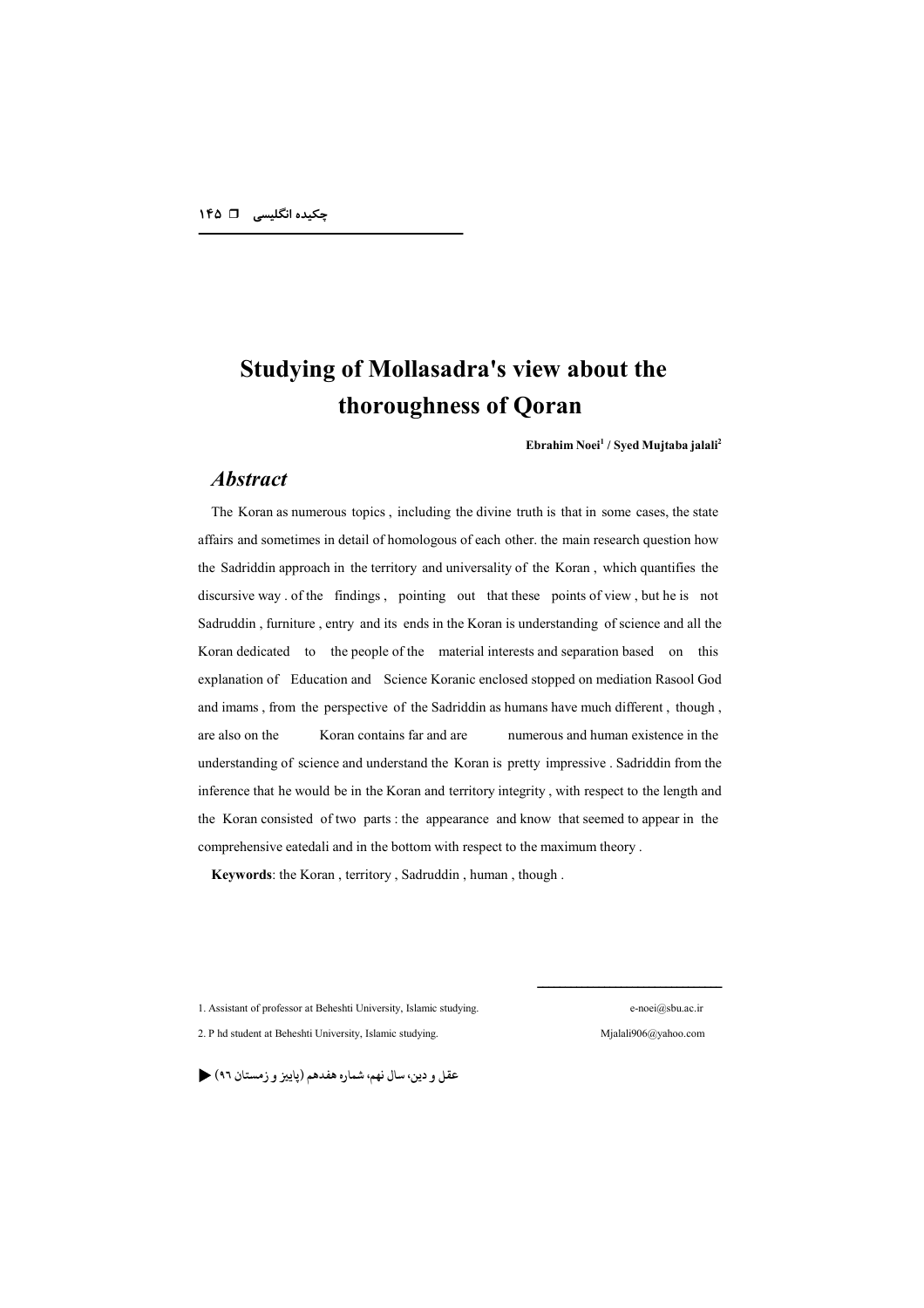## **The Evaluation of the Narrations of the Theory of Providence in: "Had there been other deities in the heavens and the earth besides God, both the heavens and the earth would have been destroyed"**

**Fathollah Najjarzadehgan1 / Mohammadreza Khani2**

#### *Abstract*

The verse 22 of Sura AL-ANBIYA: "Had there been other deities in the heavens and the earth besides God, both the heavens and the earth would have been destroyed" is considered by the commentators, theologians, and philosophers of the denominations to be one of the rational and transcendental proofs to prove unity that serves as an example of the link between reason and religion. The analogy in the verse is an exceptional analogy in which with modus tollens the modus ponens is resulted. The controversy of the scholars is in the revelation of the verse in the expression of the coexistence in the first part of the analogy (Had there been other deities in the heavens and the earth besides God, both the heavens and the earth would have been destroyed); therefore different narrations are available on this argument. According to the fourth narration since any effect exists due to its cause and has a reason, if two or more causes are assumed along together in the universe, their effects will be dependent on their own cause and have no dependence on the other reason. In this case, the multiplicity of deities requires multiple and non-interconnected systems that are in conflict with the existing unit system of the world in which the connection between its phenomena is evident. This narration is more consistent with the appearance of the verse and the negation of the polytheists' belief in the adoption of a master for the guidance of the world while believing in the Creator' unity and considering the bilateral relationship between Robubi (deity) unity and divine unity it is considered as a proof based on Robubi (deity) unity and divine unity.

**Keywords**: plurality of God, unity of god, mutual hindering reason.

1. Professor at Tehran University (Pardis) najarzadegan@ut.ac.ir

#################################

2. P hd Student at Hozeh Elmieh u.khany@yahoo.com

**) عقل و دین سال نهم شماره هفدهم (پاییز و زمستان ۱۳۹۶)**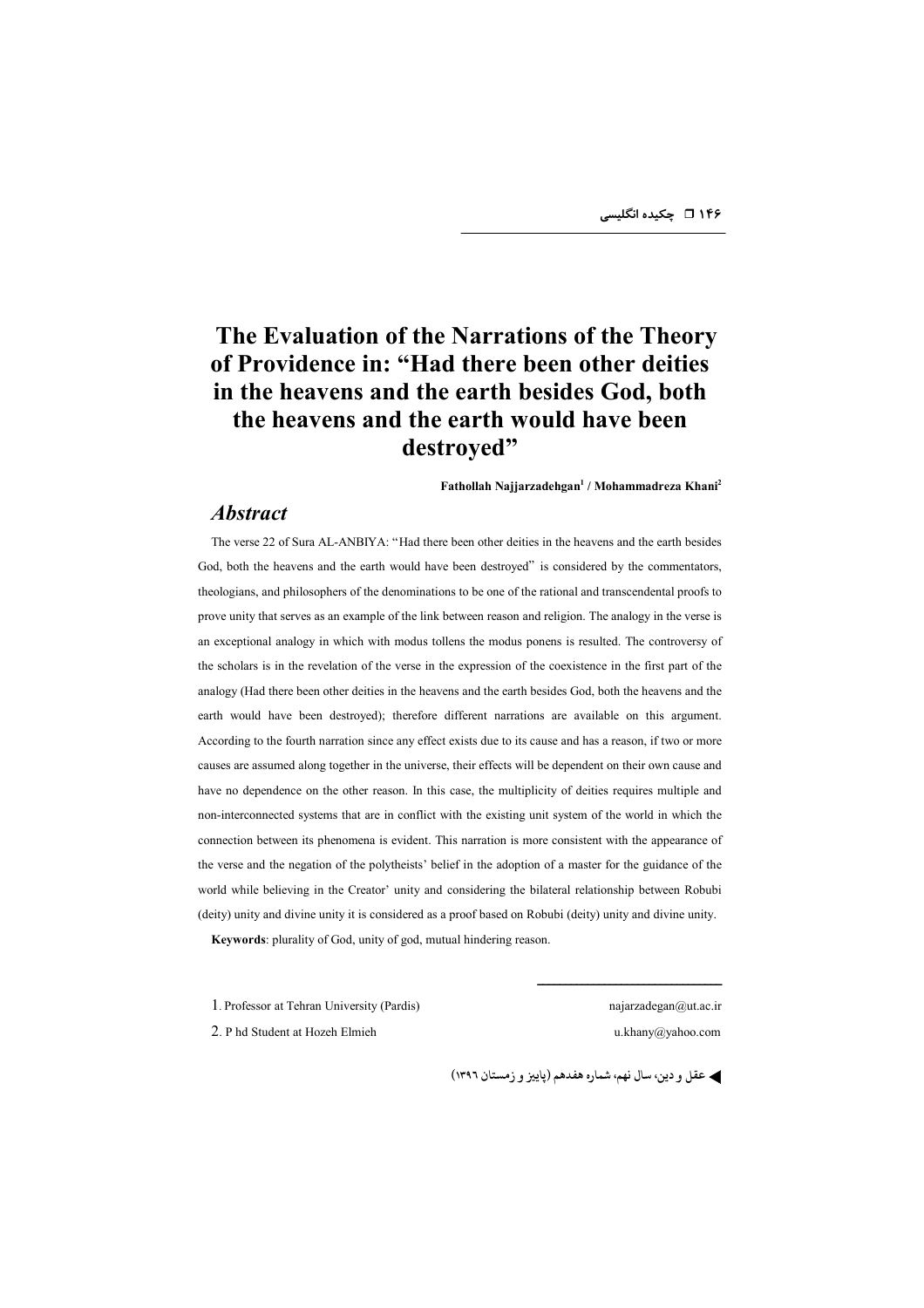## **Emotional wisdom in the teachings of Islam with an emphasis on educational-psychological functions**

**Alinaghi Faghihi<sup>1</sup>** 

#### *Abstract*

This study investigated emotional wisdom and its capabilities and functions of the educational-psychological. This study used a qualitative research with descriptive analytic method for improve the function of wisdom and Educational psychological. The results In the teachings of Islam, the wisdom is the source of affection, and Should increase the function of reason to optimize performance with the help of revelation, wisdom, knowledge and experience. Educational psychological functions aspects of intellect include cognitive, emotional and performance, that match their education trainee to decent and desirable activities leads and the way to achieve eternal and pure life God's nearness and pleasure it provides.

**Keywords**: Emotional wisdom, rational abilities, Educational psychological functions

1. Associate Professor at Qom university. Faghihi83@yahoo.com

#################################

عقل و دين، سال نهم، شماره هفدهم (پاييز و زمستان ٩٦) ﴿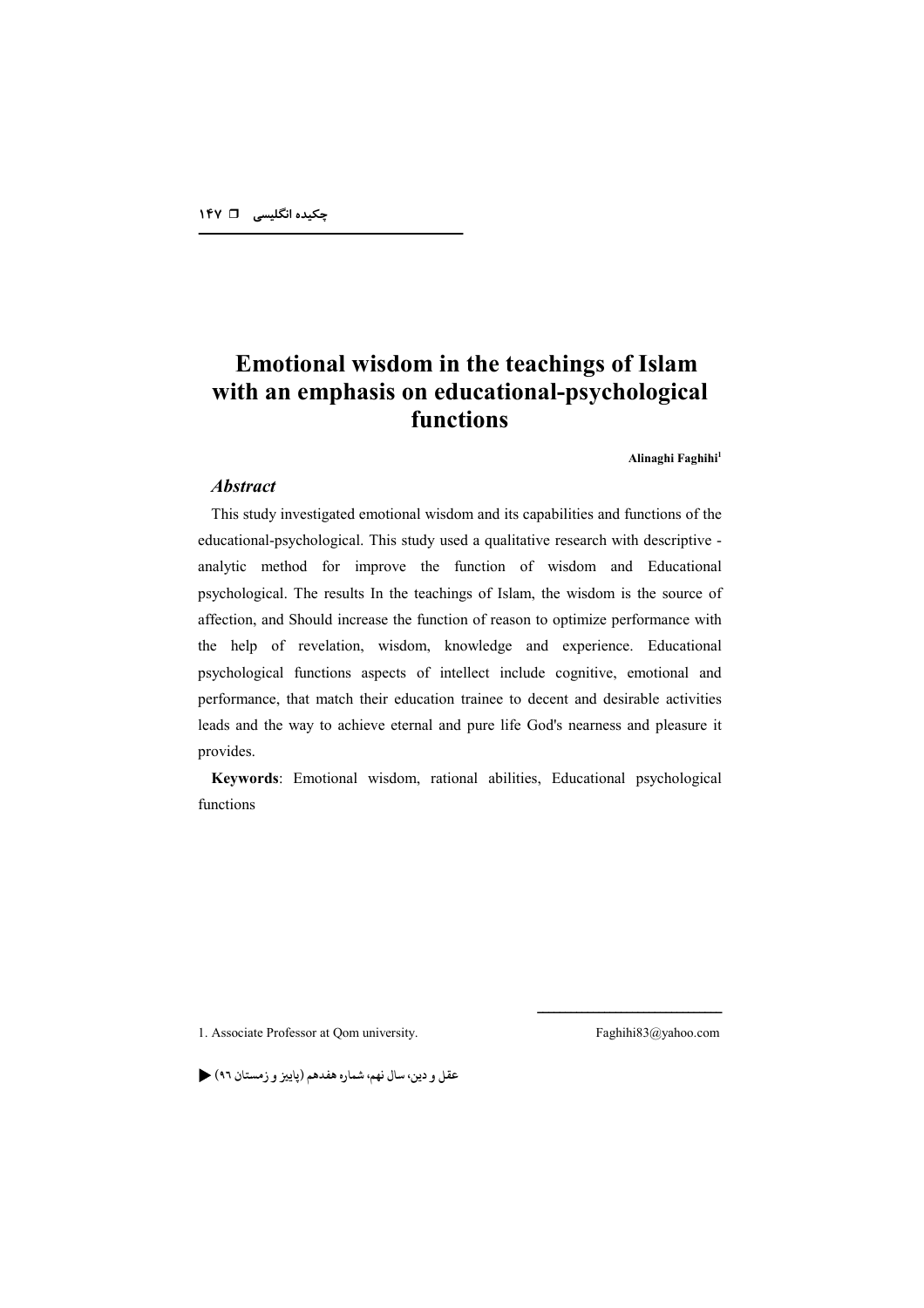## **Investigating the Consequences of the Revelation Issues in Avicenna's philosophy**

Yaser Salari**<sup>1</sup>** / Mohammad Nejati**<sup>2</sup>**

#### *Abstract*

The leading study seeks to investigate the implications of Avicenna's approach to revelation. The consequences that the Sheikh has not explicitly acknowledged in his philosophy, but his attitude toward the issue of revelation and its components suggests that he is aware to them. Avicenna, in the revelation of the concept of the two modes of common sense and imagination, attributes the perception and preservation of the intuitive nature of the unseen and kingdoms to these two powers, which inevitably involves the existential stature and the physical movement of the population, and explicitly the cognitions of the imagination And it results in the perceptions of the reservoir. Avicenna believes in the thought of the Prophets as the symbol of such a process, and believes that his people, for refinement and exaltation, lack active and interventional aspects in the process of receiving and transmitting the revelation. In Avicenna's view, the two modes of the common sense and the imagination of the Prophet, in contrast to other human beings, can preserve the transcendental perfectional forms and perceptions without interference and, therefore, have the lowest possible means for interference and manipulation The captivating power or likeness will not remain perceptible.

**Keywords**: Revelation , Existential intensity , Imagination , Avicenna.

1. Assistant Professor of Azad university of Kerman yaser581@yahoo.com

2. Assistant Professor of Azad university of Bandar Abbas mnejati1361@yahoo.com

#################################

**) عقل و دین سال نهم شماره هفدهم (پاییز و زمستان ۱۳۹۶)**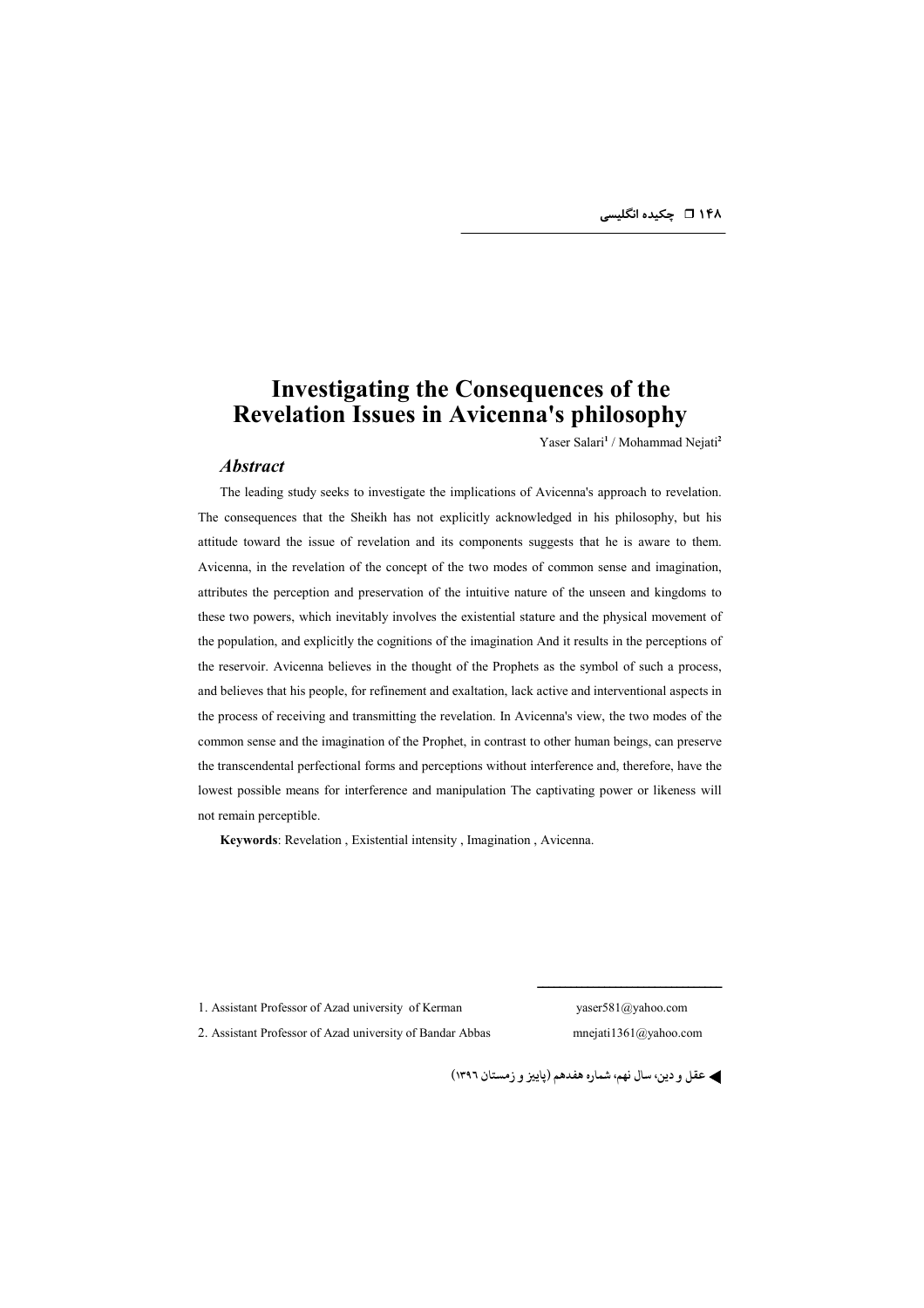# **Critique of the Basics of Wahhabism Thoughts with an Emphasis on Allamah Tabataba'i's Perspectives in the Interpretation of Al-Mizan**

**Kavos Roohi1 Nosrat Nilsaz2 Leila Moradi3** 

### *Abstract*

Wahhabism is a political-intellectual stream that has emerged in the last century. This trend has emerged from the perspective of the Qur'an and, like any school of thought, relied on the basics and assumptions, and the first step is to survey of the correctness or inaccuracy of a thought, analysis, and critique of its foundations. In an attempt to determine the validity of the Wahhabism pretexts based on Allamah Tabataba'i (RA)'s ideas in the commentary of al-Mizan, this paper examines the foundations of Wahhabism's beliefs and concluded that Wahhabism, by believing in the absolute authority of the appearances of the Qur'an and the empowerment the single message of the Companions and Follower of the believes and the Confrontation of wisdom and the metanymy Denial, as well as with the misunderstanding of the meanings of monotheism, polytheism and worship, has gone astray.

**Keywords**: Wahhabism, Allameh Tabatabai, Commentary on al-Mizan.

1 . Associate Professor of Tarbiat Modares University k.roohi@modares.ac.ir

<sup>2</sup>. Assistant Professor Tarbiat Modares University nilsaz@modares.ac.ir <sup>3</sup>. Ph.D. student of Tarbiat Modares University L.moradi91@gmail.com

#################################

عقل و دين، سال نهم، شماره هفدهم (پاييز و زمستان ٩٦)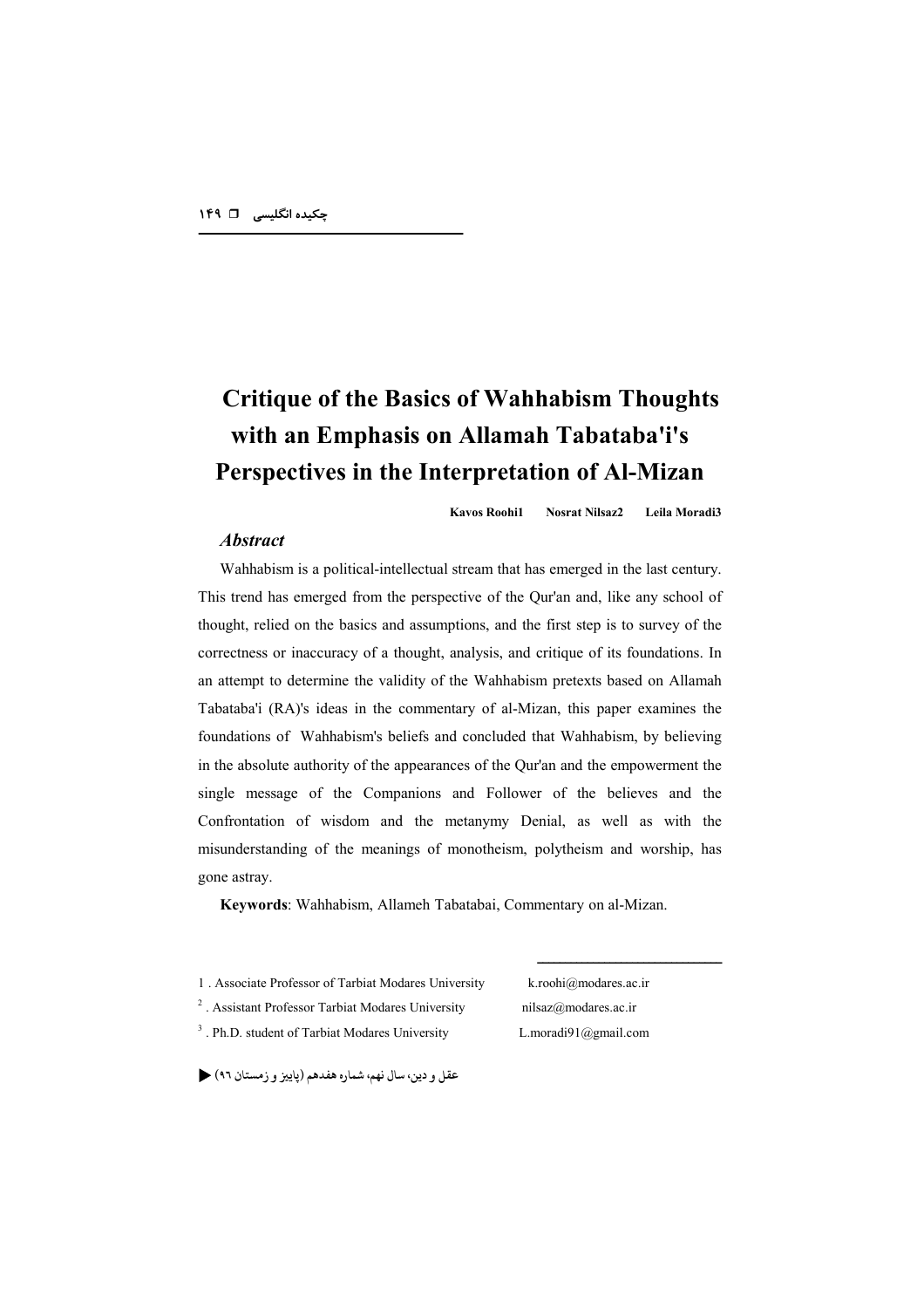# **A criticism against religious pluralism (reductive and nonreductive)**

**Ahmad Beheshti1 Mehdi Beheshti<sup>2</sup>**

### *Abstract*

This article after the explanation about appreciate Legenhausen, first, according to his writing, looks at John Hick's reductive pluralism and that such a view may lead to polytheism or atheism. Then, two possibilities are explained about Legenhausen's non reductive pluralism and is demonstrated that none of kinds of pluralism – both of reductive and nonreductive- is not acceptable.

**Keywords**: Pluralism, Exclusivism, Falsifiability, Inclusivism, Reductive, Non reductive

1. Professor of Azad university, Tehran , high research and science www.ahmadbeheshti.ir 2. Ph d student of philosophy of economy, Allameh Tabatabaei university. mbeheshti92@yahoo.com

**) عقل و دین سال نهم شماره هفدهم (پاییز و زمستان ۱۳۹۶)** 

#################################